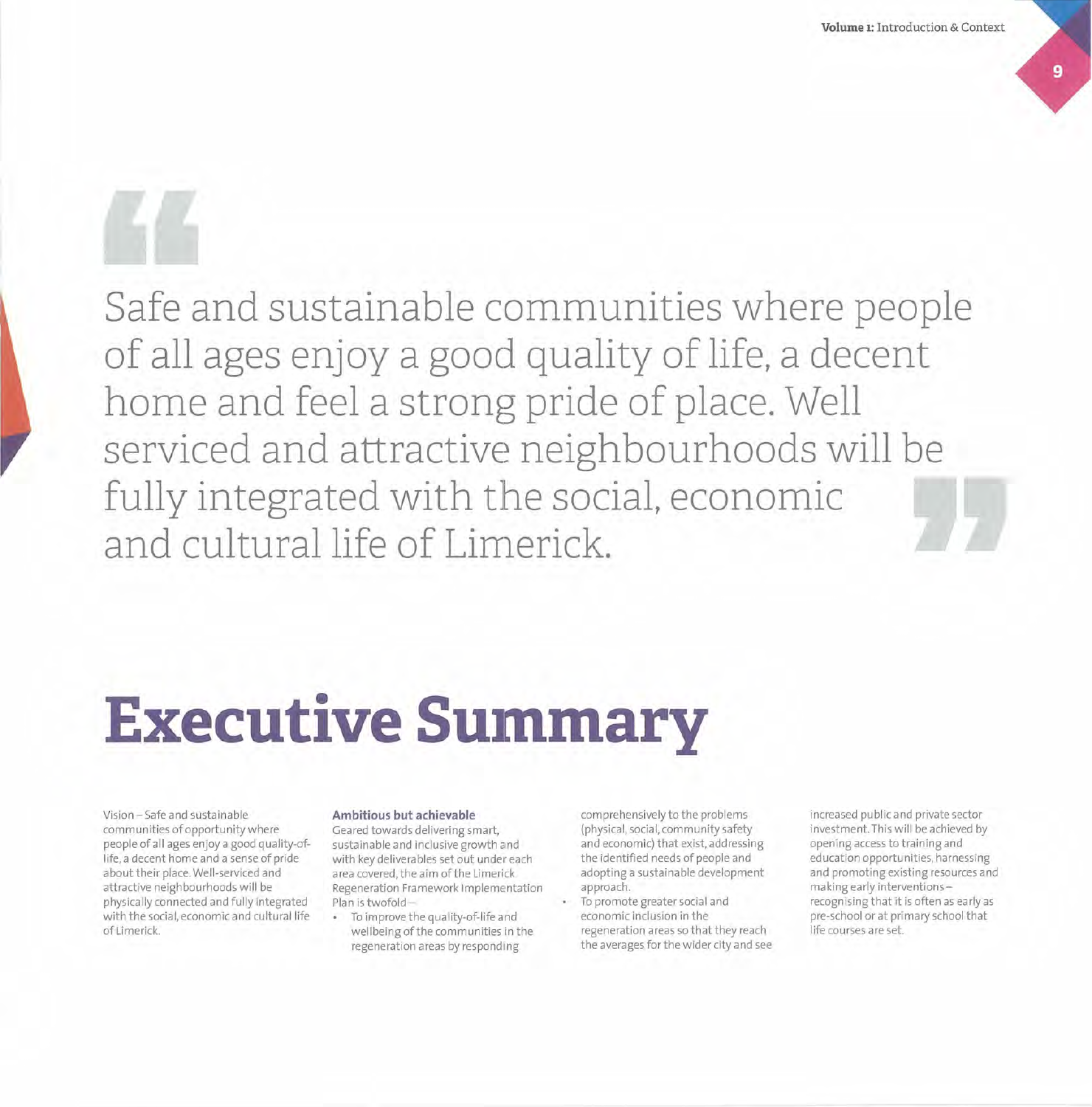## **Executive Summary**

#### **Starting point**

There is a recognised need to diagnose and treat the root causes as well as the symptoms of social and economic exclusion in Limerick's regeneration areas-Moyross and St Mary's Park on the city's northside and Southill and Ballinacurra Weston on the southside - so that future generations don't face the same challenges as current and former residents.

As well as offering potential for better lives for those who live in them, these localities represent a valuable untapped asset for Limerick and cover substantial areas all within a short distance of the city centrealbeit with a need for improved access.

Every available socioeconomic indicator shows these areas lag Limerick and Irish national norms for labour market participation, educational attainment, dependency on State payments and community participation while there have also been welldocumented issues around crime and anti-social behaviour.

To look at economic participation in a little more detail, the unemployment rate in the four areas has consistently been among the highest in the country-

- St Mary's Park (58%);
- Moyross (57%);
- Southill (47%) and;
- Ballinacurra Weston (43%).

Not COincidentally, more than half the adult population (55%) in St Mary's Park has primary level as their highest educational attainment while the figure is similarly high in the other regeneration areas.

Current issues in the regeneration areas can, then, be summarised as follows-

- Unemployment especially among young people;
- Poverty;
- ¥ Lack of skills to improve employability;
- Early school leaving;
- Physical and mental health problems arising from social exclusion;
- Population decline;
- Lack of diversity in terms of social classes;
- Below average levels of owner occupancy;
- Limited economic activity;
- Poor quality and design of ageing housing stock and public areas;
- Poor mix of land use and over-concentration of standard house types;
- Poor transport connectivity and access;
- Crime and anti-social behaviour;
- Disconnection from the city's social, educational,  $\alpha$ economic and cultural life.

Following an incident at Moyross in September 2006, the former Dublin City Manager and Limerick-man John Fitzgerald was asked to urgently report to Government on the interventions required. His report was presented in March 2007. In the following year, masterplans were prepared for each of the regeneration areas with these later integrated to become a single Limerick Regeneration Masterplan.

After five years of valuable work - much of it through turbulent economic times - the Limerick Regeneration Agencies functions were transferred in mid-2012 to Limerick City Council which is currently merging with Limerick County Council.

Framed to align with the national and EU policy framework on sustainable cities and communities and informed by all relevant regional and national planning legislation and guidelines, the current Limerick Regeneration Framework Implementation Plan has been prepared by the Office of Regeneration based at Limerick City Hall.

While this Office will playa lead role in coordinating delivery of the plan, it will do so in partnership with the communities as well as a range of Irish and European agencies, local community and voluntary organisations and the private sector.

### **Strengthening pillars**

Recognising that no single aspect alone will be effective in delivering the change agenda for the regeneration areas, the Framework Implementation Plan integrates measures that can be summarised as follows-

#### **Physical:**

- Removal of infrastructural barriers stifling con nectivity;
- Develop connecting routes within regeneration areas;
- Community safety through design and CCTV monitoring;
- New housing construction with mixed unit sizes and types to promote diverse occupancy;
- Renewal and retrofitting of existing housing stock;
- Energy efficiency improvements;
- Social and educational infrastructurerefurbishing existing accommodation and building further capacity and;
- Environmental protection and management with attractive landscaping;
- Improve quality of the public realm.

#### **Social:**

- Education and learning initiatives appropriate to each life stage;
- Health and wellbeing of entire population again with age-appropriate provision;
- 'Ageing well' neighbourhoods to reflect changing demographics and respond to the particular needs of older residents;
- Employability and work interventions for people currently detached from the labour market;
- Targeted support for families with difficulties and youth at risk and;
- Community development, empowerment and capacity building;
- Facilitate tenure and social diversification by improving the provision of private housing.

#### **Economic:**

- Sectoral training, work experience and work placements and job creation initiatives;
- Economic engagement platform bringing together all stakeholders and focused on regeneration areas;
- Social innovation/social enterprise hubs with supports for start-ups;
- Niche economic activities that can develop in line with national opportunity sectors such as green technologies;
- Developing a 'knowledge economy' subsector in community development and enterprise as skills are built locally;
- Inward investment to be incentivised with longterm revolving loan financing for new public, social and educational infrastructure and;
- ICT infrastructure, skills training and usage projects to support economic and social development.

With a National Social Innovation Hub and a National CSR (Corporate Social Responsibility) Engagement Centre to be created in Limerick with a view to partnering with multinational companies and indigenous Irish firms to pool expertise and tap into their skills, human resources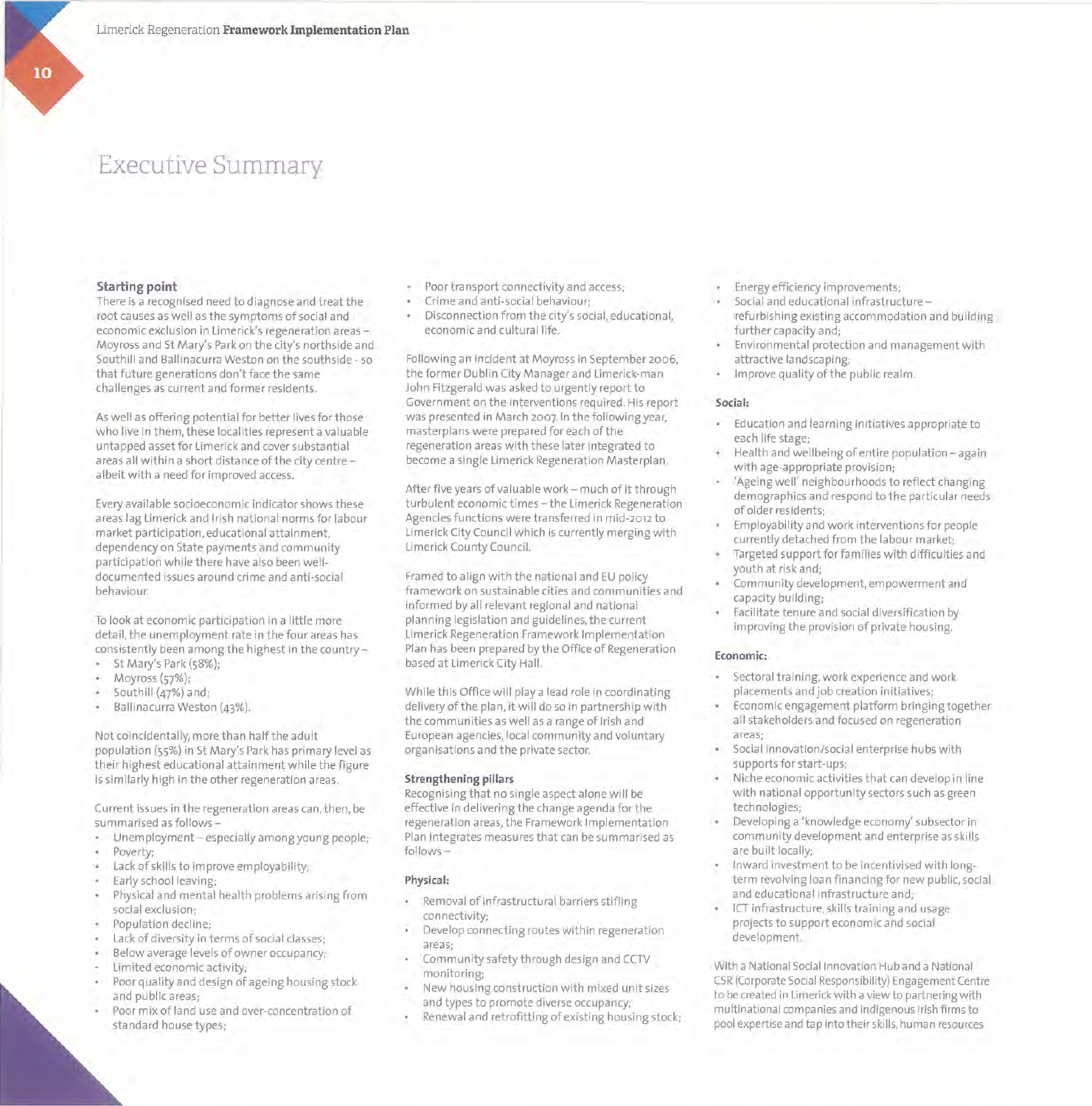and knowledge base, the plan also identifies priority themes under each of the three pillars -

#### **Physical:**

- Promote healthy communities;
- Require good design;
- Create the environment for a strong, competitive economy;
- Promote sustainable movement;
- Deliver a wide choice of quality homes and tackle dereliction;
- Deliver a multidisciplinary approach to all interventions;
- Support high-quality communications infrastructure;
- Meet the challenge of climate change and flooding;
- Conserve and enhance the natural environment;
- Protect and improve the historic assets.

#### **Social:**

Each underpinned by community participation and development, empowerment and community facilities and with a whole of government approach -

- Education and learning;
- Health and wellbeing;
- Ageing well;
- Employability and work and;
- Families and youth at risk.

#### **Economic:**

- Focused training that matches real current and future job opportunities;
- More engagement in a structured way to promote economic activity using current and new resources;
- Fostering a culture of social innovation and enterprise in regeneration areas;
- Creation of a programme of civic and economic interventions that help attract, support and grow micro- and community enterprise;
- Development of niche economic activities that will leverage existing enterprise expertise within Limerick's higher education sector;
- Creation of hubs targeting themed economic opportunities in each area;
- Sustained evaluation and research so that Limerick builds a robust knowledge economy with deep expertise in regeneration;
- Improve the infrastructure and institutional

supports to help attract inward investment to regeneration areas;

- Create employment opportunities in the local areas through the regeneration process itself as well as through promoting sustainable enterprises;
- Integrate the regeneration areas more completely within the broader economic and spatial development plans for Limerick and;
- Provide the ICT infrastructure that supports business and advances economic and social development.

#### **Better homes, stronger communities in a revitalised city**

How best to provide sustainable neighbourhoods for current and future residents is central to the plan.

Supporting home ownership and the stability it promotes will help create a better balance within communities.The types of housing available within the regeneration areas will widen considerably with a particular focus, for example, on creating environmentally-friendly and intelligently-designed housing for older people.

Greater integration between the regeneration areas and adjacent communities will also be achieved. In addition, it is intended to promote increased provision of new homes by the private sector within and alongside the regeneration areas as and when the housing sector recovers.

All homes that are to be retained in the long term will be refurbished so that there are no units left lagging the new norms in the areas.

Rather than using broad strokes, the framework plan takes a street-by-street approach to analysing the interventions needed so that there is greater precision to what's proposed and all steps are evidence-based with their impact then measurable.

Particular emphasis is being placed on ensuring that improvements deliver lasting benefits and are sustained over time with a measured approach being preferred over radical, higher risk, once-off interventions. Stabilisation and strengthening of the communities is being prioritised with rebuilding to be done in a strategic and considered manner, recognising existing strengths in each area.

The aim is that neighbourhoods will evolve and adapt over time, just as in any vibrant urban area, rather than stand still. The regeneration process also needs to be flexible to adapt to emerging challenges and opportunities without losing focus. The foundation for this will be continued analysis and evaluation so that the impact of various measures is robustly assessed.

The revitalisation of the regeneration areas so that they become more attractive neighbourhoods is vital to Limerick's overall success. A thriving city needs thriving residential areas. It also needs a strong central core that attracts and retains people. In this regard, Limerick will also benefit from the sustainable mixed-use development of strategic sites such as the Opera Centre and Nicholas St on King's Island; renewal of the Georgian quarter; development of a multi-occupancy higher education campus in the city centre and renewal ofthe city's waterfront as well as the main thoroughfares - O'Connell St, Catherine St and Henry St.

In short, what will be delivered is a city to be proud of with connected and living neighbourhoods that people will actively want to live and work in.

#### **Implementation & Delivery**

It is recognised that even the best prepared and most robustly evidence-based plan will be meaningless unless it is implemented holistically over time. Delivery is the key and, in this regard, there is an entire 4o-page volume of the Limerick Regeneration Framework Implementation Plan devoted to implementation and delivery.

The plan sets out how a multi-level structure will ensure all those who can and must influence delivery are able to do so.

- Within the neighbourhoods involved, structures for community participation and involvement will be enhanced and sustained throughout the lifespan of the plan;
- At this local level, there will also be partnership structures so that the officials from across the public sector that work in the areas on a daily basis have a coordinated forum for meeting and sharing insights;
- Nationally, a group of key officials across government departments and statutory agencies will meet as the Programme Delivery Group with an exclusive focus on where their organisations

 $\mathbf{u}$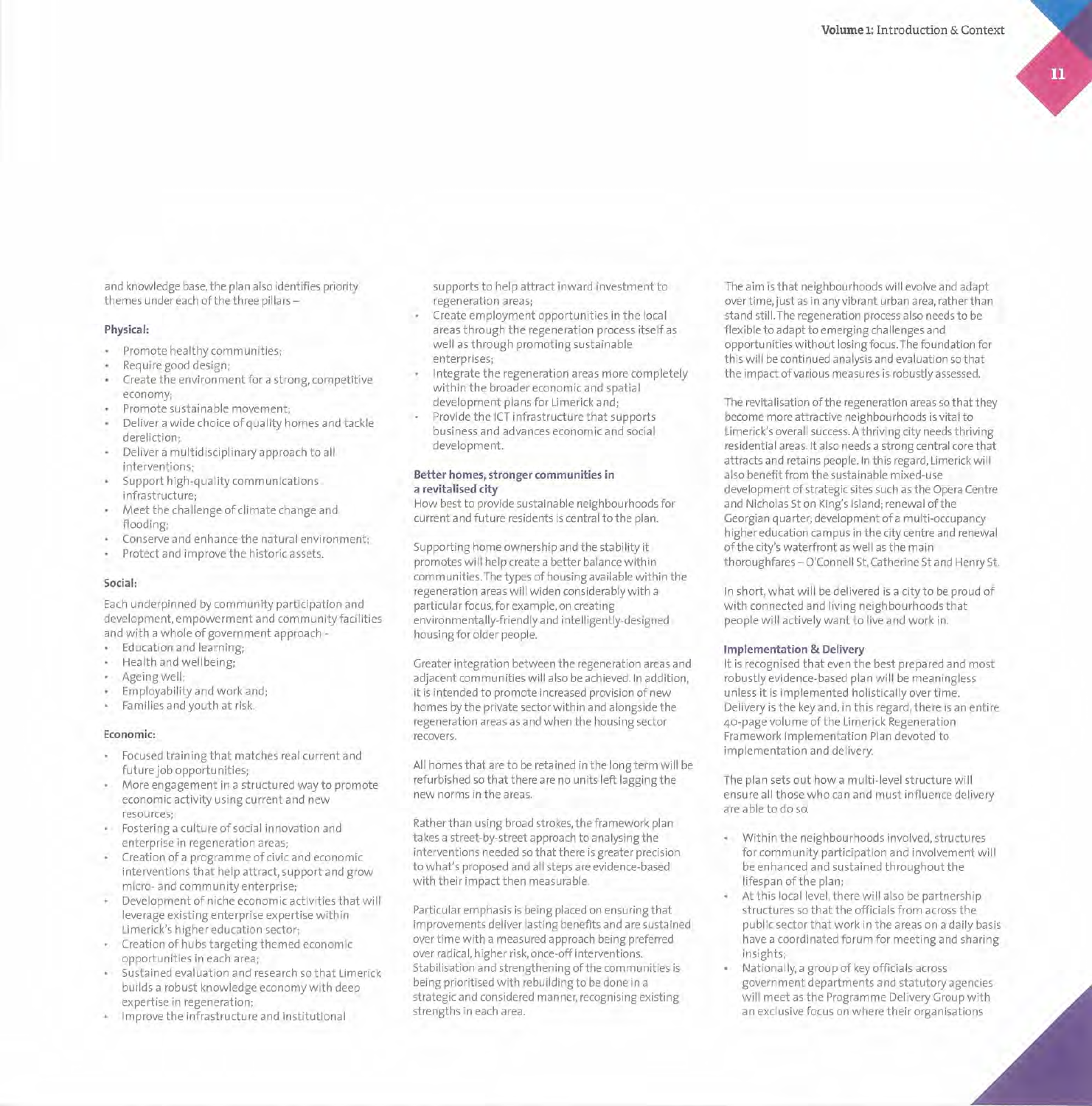can support delivery for Limerick;

At a Limerick city level, a partnership to drive the strategy and oversee implementation will be established in tandem with the new Socio-Economic Committee being formed as part of the transfer of local enterprise functions to the local authority structure.

Specific subgroups will then look at key areas of the plan -for example, economic development and social inclusion. Throughout the implementation and delivery phase, there will be a joined up approach across the public, private, voluntary and community sectors with the Office of Regeneration acting as a catalyst for bringing people together to achieve positive outcomes.

This Office will consist of a small Policy and Operations Unit based at Limerick City Hall alongside those delivering physical regeneration works as well as the local authority staff tasked with economic development. In addition, there will be key personnel based at community offices in both the northside and southside regeneration areas.

A Social Intervention Fund will allow the Office of Regeneration to resource projects in the regenerations areas that have a clear strategic value in helping advance the overall plan.

Applying the principle that what gets measured gets done, there will be a large number of very specific performance indicators used to gauge the success of the plan's implementation. These will be based on independent evaluation and monitoring of key data sources, many of them originating with the Central Statistics Office (CSO). This measurement process will look at both what is being delivered and what impact there is so that both outputs and results are rigorously tracked at each phase.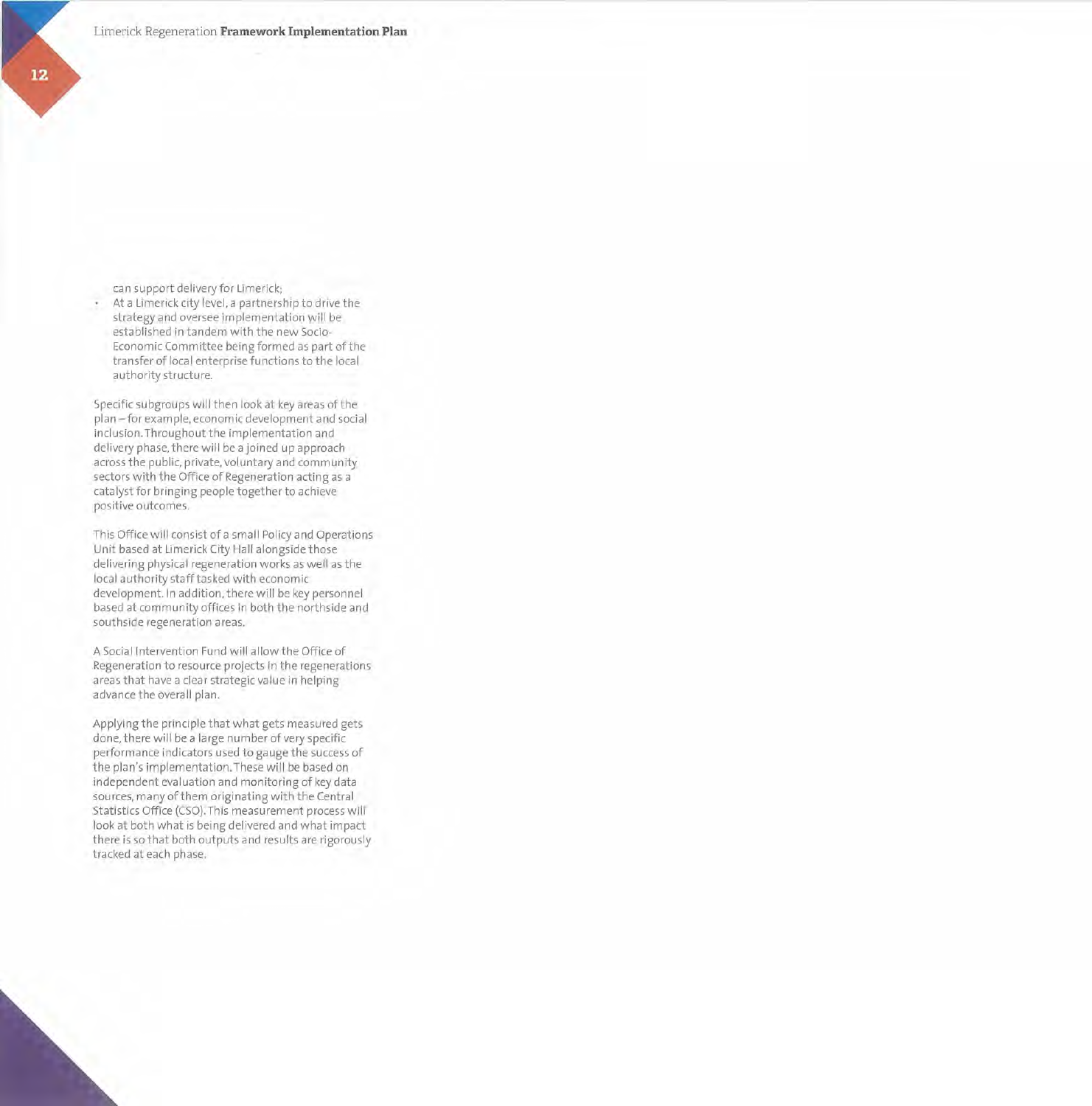

 $\cdot$